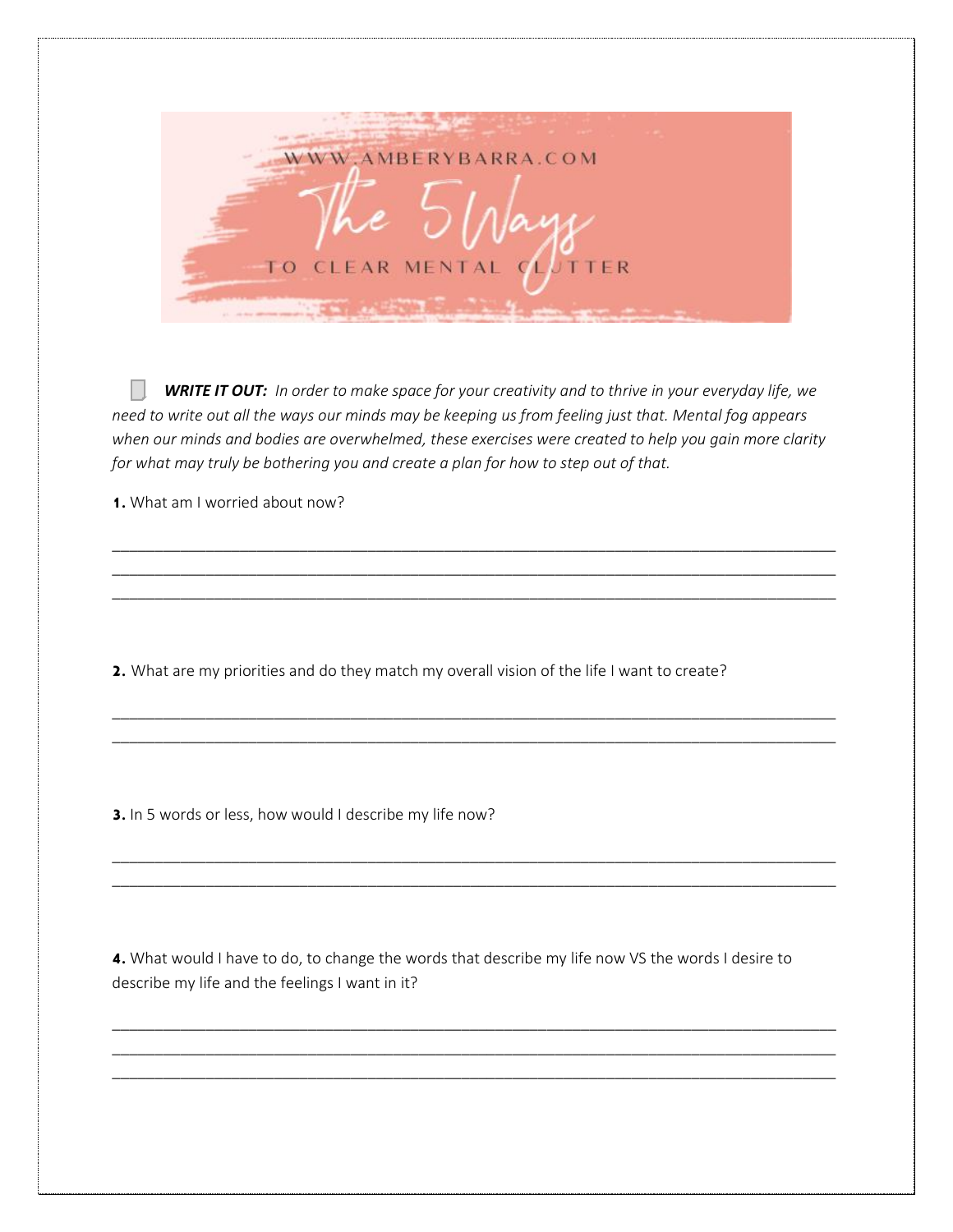5. What did today look like? ( Describe in detail what you did today from waking up at what time, what did you do first, did you run the errands you had planned etc. ) and What would you like your ideal day to look like?

\_\_\_\_\_\_\_\_\_\_\_\_\_\_\_\_\_\_\_\_\_\_\_\_\_\_\_\_\_\_\_\_\_\_\_\_\_\_\_\_\_\_\_\_\_\_\_\_\_\_\_\_\_\_\_\_\_\_\_\_\_\_\_\_\_\_\_\_\_\_\_\_\_\_\_\_\_\_\_\_\_\_\_\_\_ \_\_\_\_\_\_\_\_\_\_\_\_\_\_\_\_\_\_\_\_\_\_\_\_\_\_\_\_\_\_\_\_\_\_\_\_\_\_\_\_\_\_\_\_\_\_\_\_\_\_\_\_\_\_\_\_\_\_\_\_\_\_\_\_\_\_\_\_\_\_\_\_\_\_\_\_\_\_\_\_\_\_\_\_\_ \_\_\_\_\_\_\_\_\_\_\_\_\_\_\_\_\_\_\_\_\_\_\_\_\_\_\_\_\_\_\_\_\_\_\_\_\_\_\_\_\_\_\_\_\_\_\_\_\_\_\_\_\_\_\_\_\_\_\_\_\_\_\_\_\_\_\_\_\_\_\_\_\_\_\_\_\_\_\_\_\_\_\_\_\_

*The Physicality Aspect: What are you allowing to occupy your physical space? Have you noticed when you're more organized, your mind is a bit more clear? That's because our physical space impacts our mental clarity, therefore the space that occupies our mentality in a positive or negative way.* 

*You do not have to make this a cleaning marathon, that will get overwhelming quick. Instead, I challenge you to do the following. It doesn't have to be done in an hour or a day, but give yourself a solid week to make this task tangible and a process that will help you declutter your mind.* 

**1.** Your bedroom. Your safe haven, where your body rests to regenerate itself before another long beautiful day. Change something about it:

- \* Go buy new pillows and get rid of the old
- \* Change the texture or color of the sheets. This is proven to help your mood.
- \* Clean your closet and donate your "old clothes"

\* Add or change the fragrance of your room. I have a lavender scented oil that burns at night that helps me feel the calmness I need for a good nights rest

- **2.** Your living room space.
	- \* Get rid of the old unused magazines
	- \* Rearrange your furniture
	- \* Add a piece of color or new art to change the feel of your living space
	- \* Add more light, like a new lamp or even just a simple replace of a brighter light bulb
- **3.** Your Kitchen.
	- \* Clear the counters and rid of the over clutter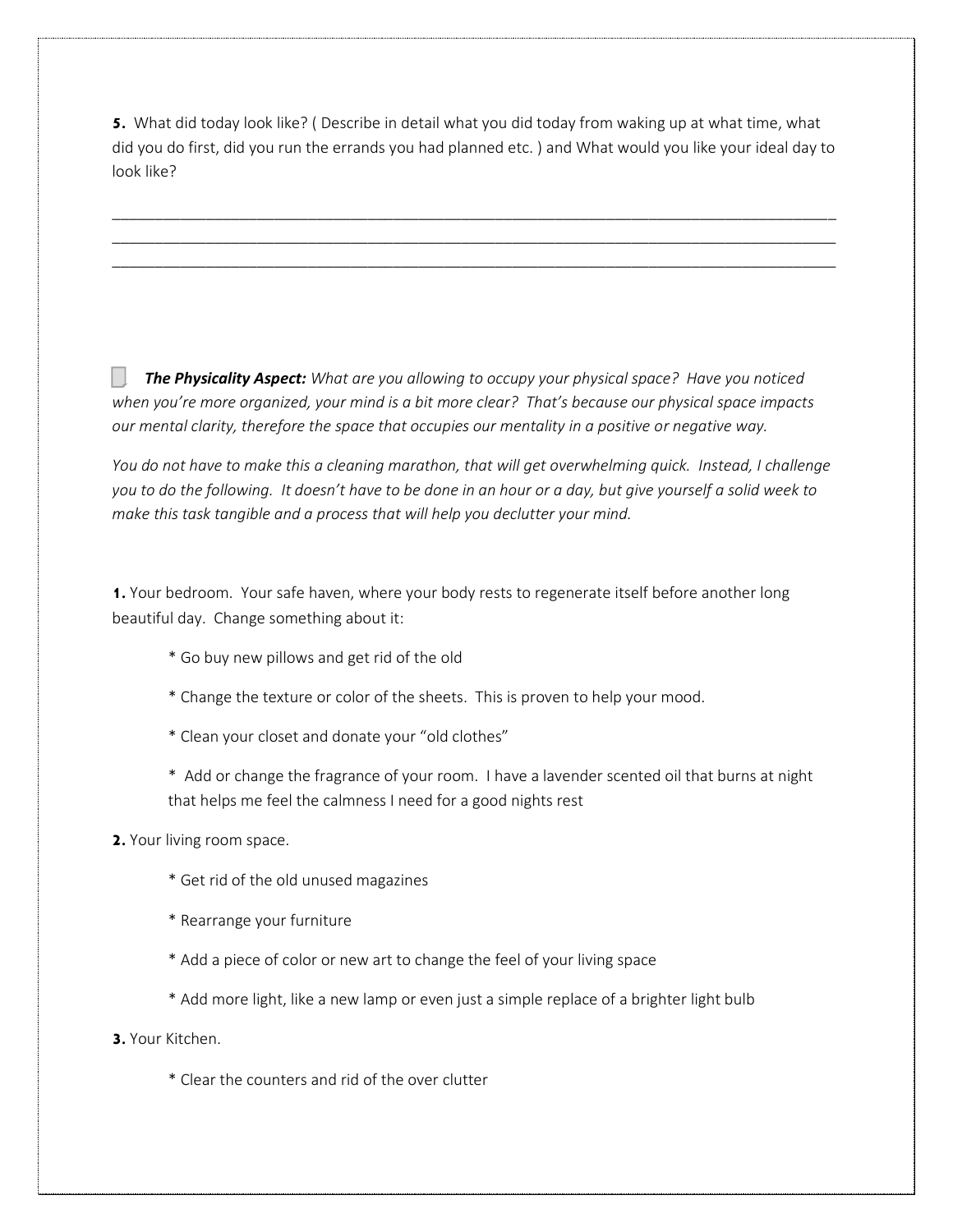- \* Deep clean your refrigerator and set yourself up for success by cleaning out the junk food and putting in things that will help energize your body of clean whole foods for a new week.
- \* Make the kitchen table a designated eating only area and no mail or clutter of "things"

*Phone Storage Cleanse: Ya'll, this one did WONDERS for me. You can check out my video on my IG page @amberybarra, but this step by step should do the trick. We go to our phones for mostly everything now a days. The media we consume, the e-mails we send, the people we contact or DM, Snapchat with etc, it's all via out phones. So when I finally took the plunge and cleansed my phone, it made for a major breakthrough I never realized. It helped me remove thousands of old video and photos that was freeing and honestly emotional. It made me realize that now that my old photos from 1+ years ago were now being stored, I'd be inspired to now make new ones. I hope it is as powerful for you.*

**1.** Transfer all of your photos and video to your computer and/or purchase an external hard drive to transfer them to.

2. Create specific folders to transfer these into and get electronically organized so you don't leave all your past photos/videos in the dust so you can always go back to reminisce without the dread of feeling overwhelmed by where to look for what.

Tip: I usually organize them by

- \* Year- Camera Roll
- \* Instagram/ Other Social Highlights
- \* Video
- \* Recent Trips

**3.** Now, just sit with the fact that your phone is practically clear of the last 12+ months of daily life, friends, concerts, family ventures etc… and be grateful for what those times brought. Now feel inspired for all the wonderful moments that await for you and be intentional in creating the new days that lie ahead to create that life.

*Emotional Safe Space: This is integral to your mental decluttering process my friend.*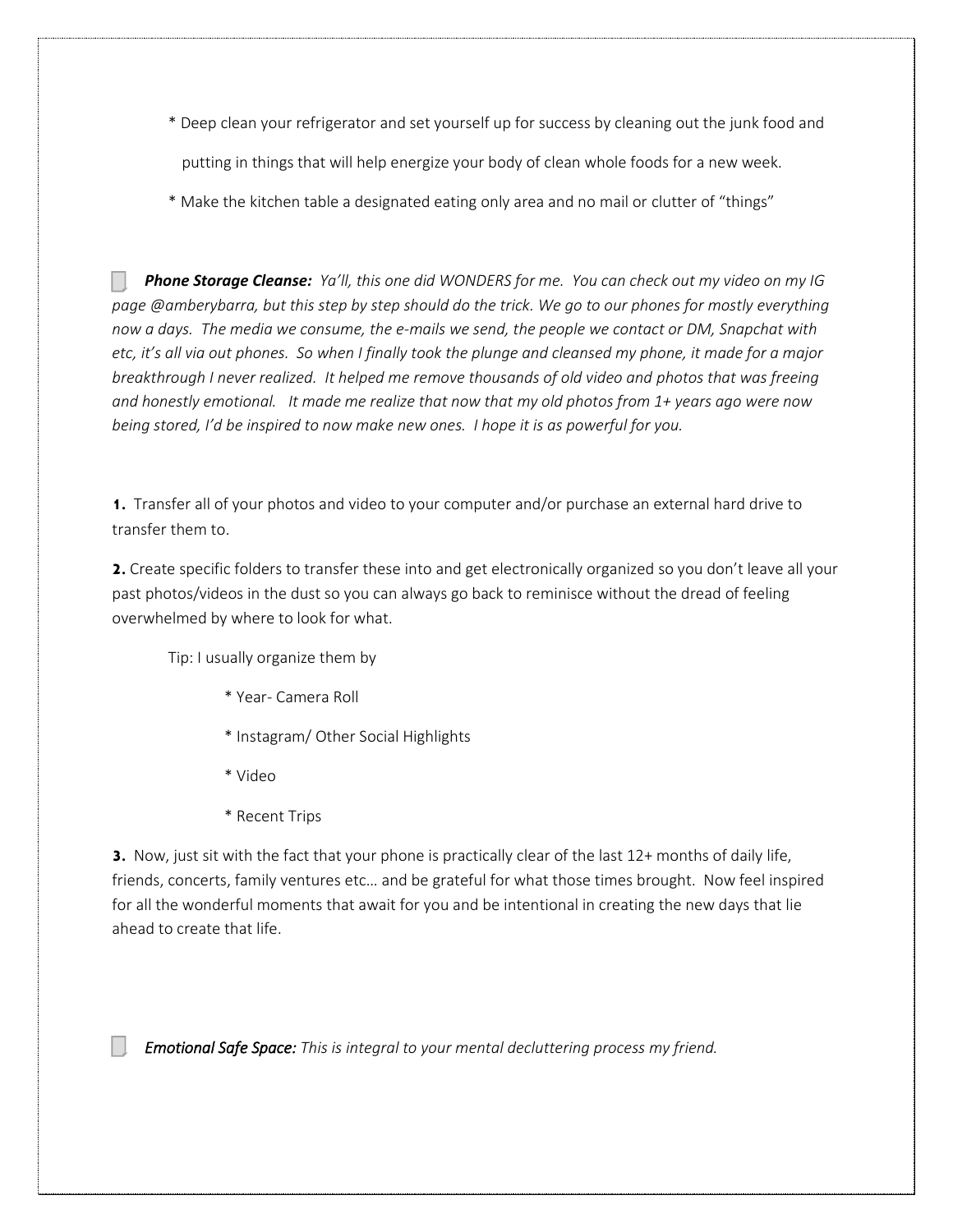1. The last few exercises really should have prepared you for this exercise. In order to create an emotional safe space, one of the key elements includes creating this physical space within your home. Whether it's on a yoga mat in your bedroom, sitting on a chair to think alone on your back yard patio space, or even a nook in your living where you put the mail. The goal is to have a space in your home, to feel you can go to, to spend even 15minutes to retreat for some quick thought processing.

**2.** Create a regular meetup. Whether this is with your best friends, you do this during date night with your boyfriend/girlfriend, spouse, or with a family member. Schedule time with spend with the important people you love outside of your "regular schedule"/

**3.** Join an exercise group. You don't know if you like spin class until you try. For me personally, it's the experience of yoga and other workout classes that help me release worries, while also meeting new and interesting people to change the pace of the day.

**4.** Support Groups or Social Media Groups. These are other options for creating an emotionally safe space to declutter your mind. Find what eases your mind like joining a social media art group, or book club with other individuals that share similar interests to help you decompress and spend time on topics that truly interest you.

**5.** Keep in mind that most of all these exercises begin with you. You have the power to choose where to spend your time and energy, so become more confident in these areas by being cognizant of where you spend you time and who you spend it with. Most importantly, how to spend time alone to give yourself the true #selfcare regimens you need to lead a fulfilled life, whatever that looks like for you.

*Limit Social Media: I'm not saying to get rid of social media, so before you choose to unfriend me, hear me out. Limiting social media can be empowering. Between work breaks, in the morning before our feet even hit the floor to start our day, we are scrolling. So, here are some very simple ways to limit your time on social and gain more time for Y O U.* 

**1.** No social media before your first cup of coffee. Not a coffee drinker? No worries, this simply means that the first 30minutes to hour; after your morning routine of brushing your teeth etc, your phone should not be touched until your head actually gets wrapped around your intention for that day. This way, you're not swayed by being in a responsive mode or reacting to your day. Your day starts with YOU.

**2.** The same goes for bedtime. Find a different, more productive way to unwind. Even if this is as simple as making your to do list the night before for a more organized waking for the next day. ( It literally only takes 5 minutes to get all the "to-do's" from your mind onto paper. Make it happen  $\left( \cdot \right)$ )